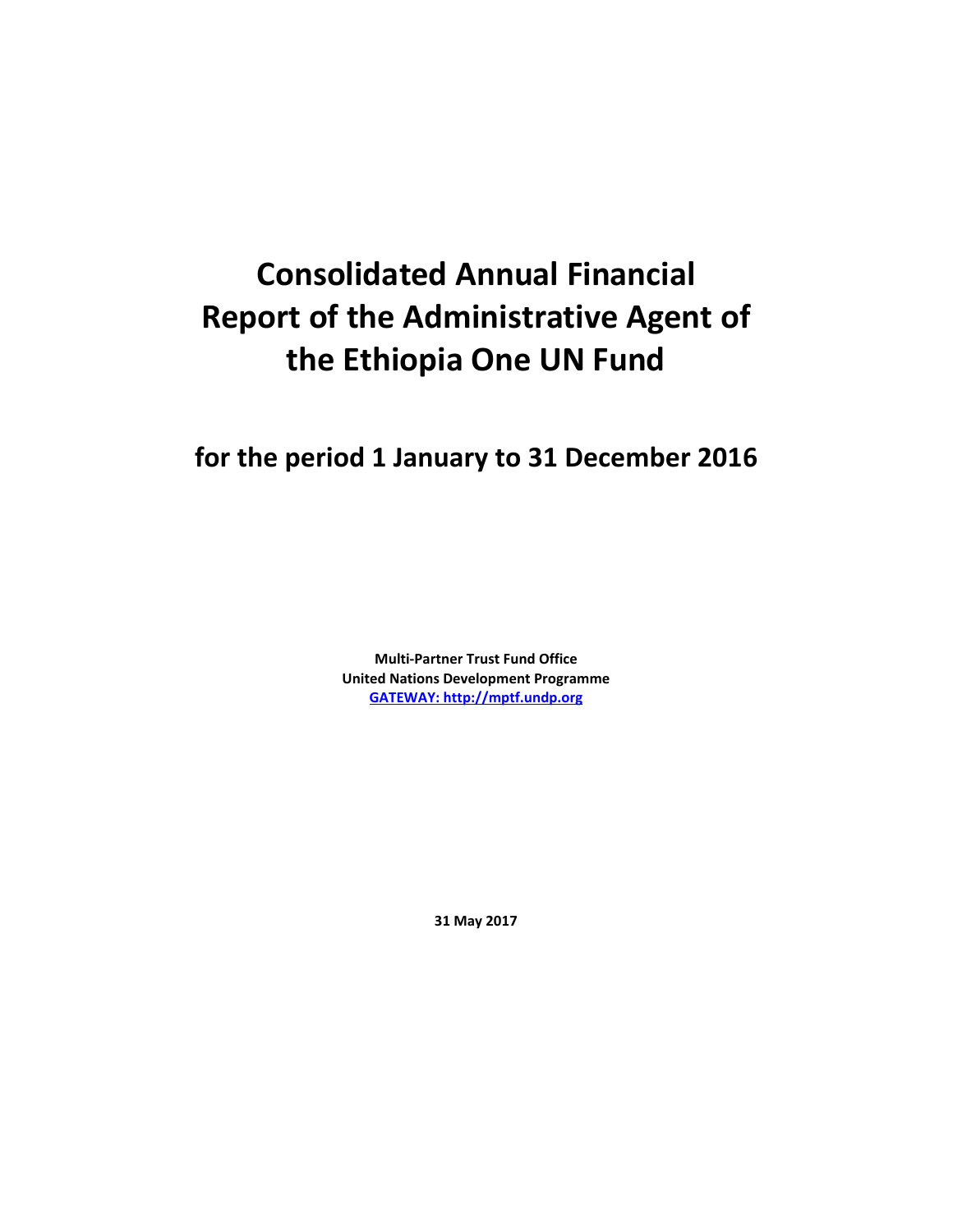# **PARTICIPATING ORGANIZATIONS CONTRIBUTORS**



International Labour Organization (ILO)



[International Organization for](http://www.iom.int/)  [Migration](http://www.iom.int/) (IOM)



Joint United Nations Programme on HIV/AIDS (UNAIDS)



United Nations Capital Development Fund (UNCDF)



United Nations Development Programme (UNDP)



United Nations Educational, Scientific and Cultural Organization (UNESCO)



United Nations Population Fund (UNFPA)



UN High Commissioner for Refugees (UNHCR)



United Nations Children's Fund (UNICEF)



UN Office for Drug and Crime (UNODC)



United Nations Entity for Gender Equality and the Empowerment of Women (UNWOMEN)



World Health Organization (WHO)



Norway



Sweden



UK Department for International Development (DFID)



Delivering Results Together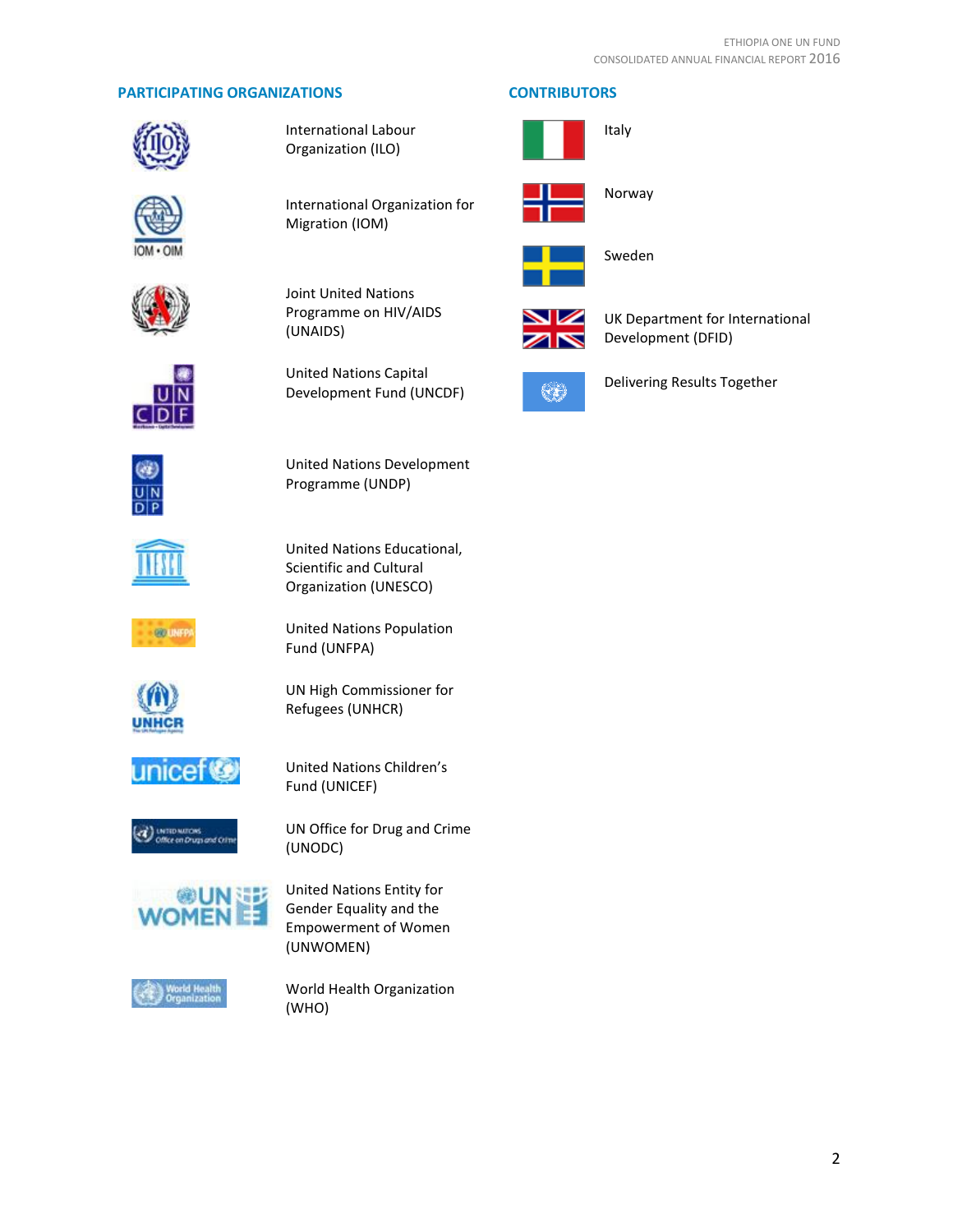# **DEFINITIONS**

#### **Allocation**

Amount approved by the Steering Committee for a Joint Programme.

#### **Approved Joint Programme**

A Joint Programme including budget, etc., that is approved by the Steering Committee for fund allocation purposes.

#### **Contributor Commitment**

Amount(s) committed by a donor to a Fund in a signed Standard Administrative Arrangement with the UNDP Multi-Partner Trust Fund Office (MPTF Office), in its capacity as the Administrative Agent. A commitment may be paid or pending payment.

#### **Contributor Deposit**

Cash deposit received by the MPTF Office for the Fund from a contributor in accordance with a signed Standard Administrative Arrangement.

#### **Delivery Rate**

The percentage of funds that have been utilized, calculated by comparing expenditures reported by a Participating Organization against the 'net funded amount'.

#### **Indirect Support Costs**

A general cost that cannot be directly related to any particular programme or activity of the Participating Organizations. UNDG policy establishes a fixed indirect cost rate of 7% of programmable costs.

#### **Net Funded Amount**

Amount transferred to a Participating Organization less any refunds transferred back to the MPTF Office by a Participating Organization.

#### **Participating Organization**

A UN Organization or other inter-governmental Organization that is an implementing partner in a Fund, as represented by signing a Memorandum of Understanding (MOU) with the MPTF Office for a particular Fund.

#### **Joint Programme Expenditure**

The sum of expenses and/or expenditure reported by all Participating Organizations for a Fund irrespective of which basis of accounting each Participating Organization follows for donor reporting.

#### **Joint Programme Financial Closure**

A Joint Programme is considered financially closed when all financial obligations of an operationally completed Joint programme have been settled, and no further financial charges may be incurred.

#### **Joint Programme Operational Closure**

A Joint Programme is considered operationally closed when all programmatic activities for which Participating Organization(s) received funding have been completed.

#### **Joint Programme Start Date**

Date of transfer of first instalment from the MPTF Office to the Participating Organization.

#### **Total Approved Budget**

This represents the cumulative amount of allocations approved by the Steering Committee.

#### **US Dollar Amount**

The financial data in the report is recorded in US Dollars and due to rounding off of numbers, the totals may not add up.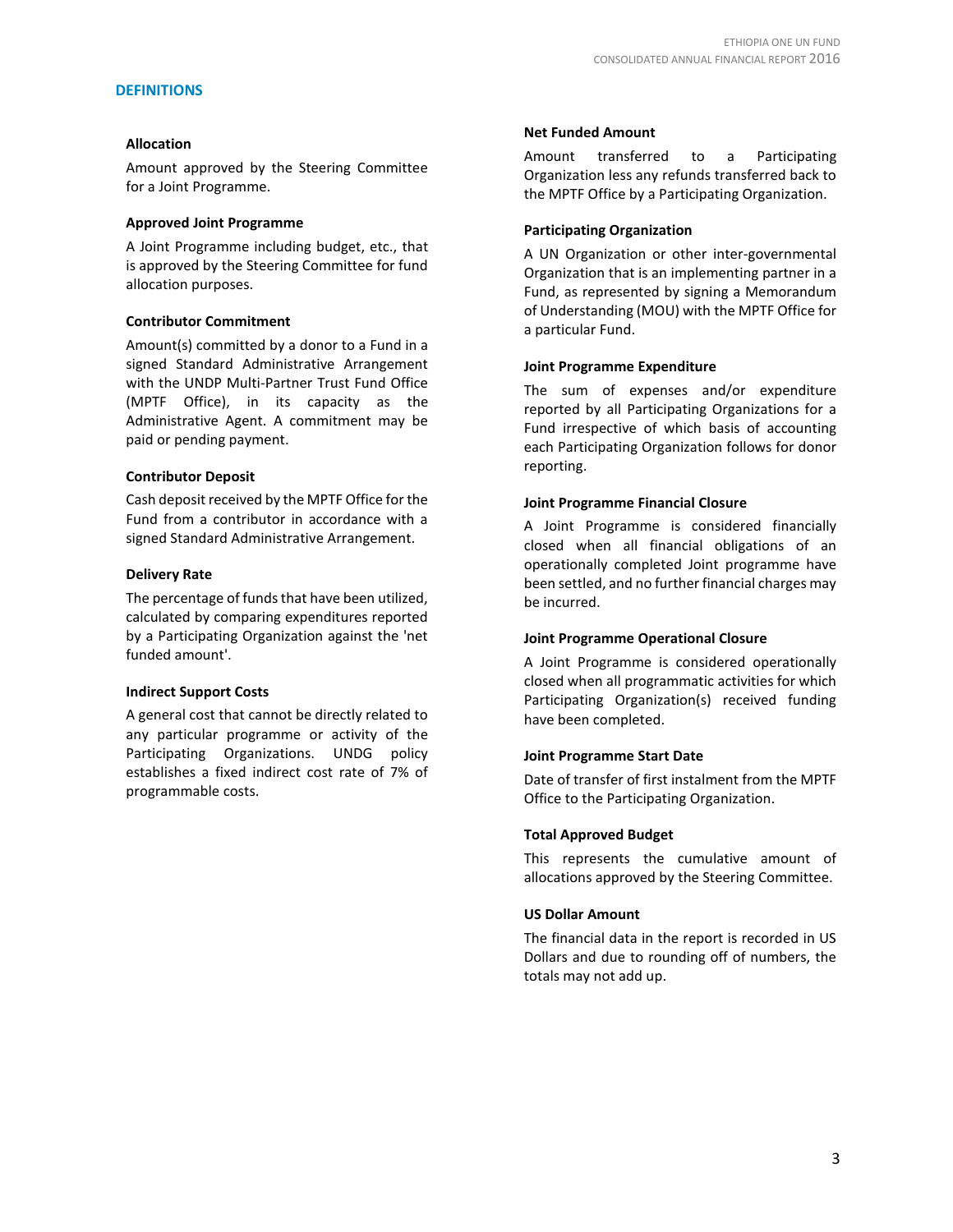### **TABLE OF CONTENTS INTRODUCTION**

| Introduction                                | 4  |
|---------------------------------------------|----|
| 1. Sources and Uses of Funds                | 5  |
| 2. Partner Contributions                    | 6  |
| 3. Interest Farned                          | 7  |
| 4. Transfer of Funds                        | 8  |
| 5. Expenditure and Financial Delivery Rates | 9  |
| 6. Cost Recovery                            | 12 |
| 7. Accountability and Transparency          | 12 |
|                                             |    |

This Consolidated Annual Financial Report of the Ethiopia One UN Fund is prepared by the United Nations Development Programme (UNDP) Multi-Partner Trust Fund Office (MPTF Office) in fulfillment of its obligations as Administrative Agent, as per the terms of Reference (TOR), the Memorandum of Understanding (MOU) signed between the UNDP MPTF Office and the Participating Organizations, and the Standard Administrative Arrangement (SAA) signed with contributors.

The MPTF Office, as Administrative Agent, is responsible for concluding an MOU with Participating Organizations and SAAs with contributors. It receives, administers and manages contributions, and disburses these funds to the Participating Organizations. The Administrative Agent prepares and submits annual consolidated financial reports, as well as regular financial statements, for transmission to contributors. This consolidated financial report covers the period 1 January to 31 December 2016 and provides financial data on progress made in the implementation of projects of the Ethiopia One UN Fund. It is posted on the MPTF Office GATEWAY [\(http://mptf.undp.org/factsheet/fund/ET100\)](http://mptf.undp.org/factsheet/fund/ET100).

The financial data in the report is recorded in US Dollars and due to rounding off of numbers, the totals may not add up.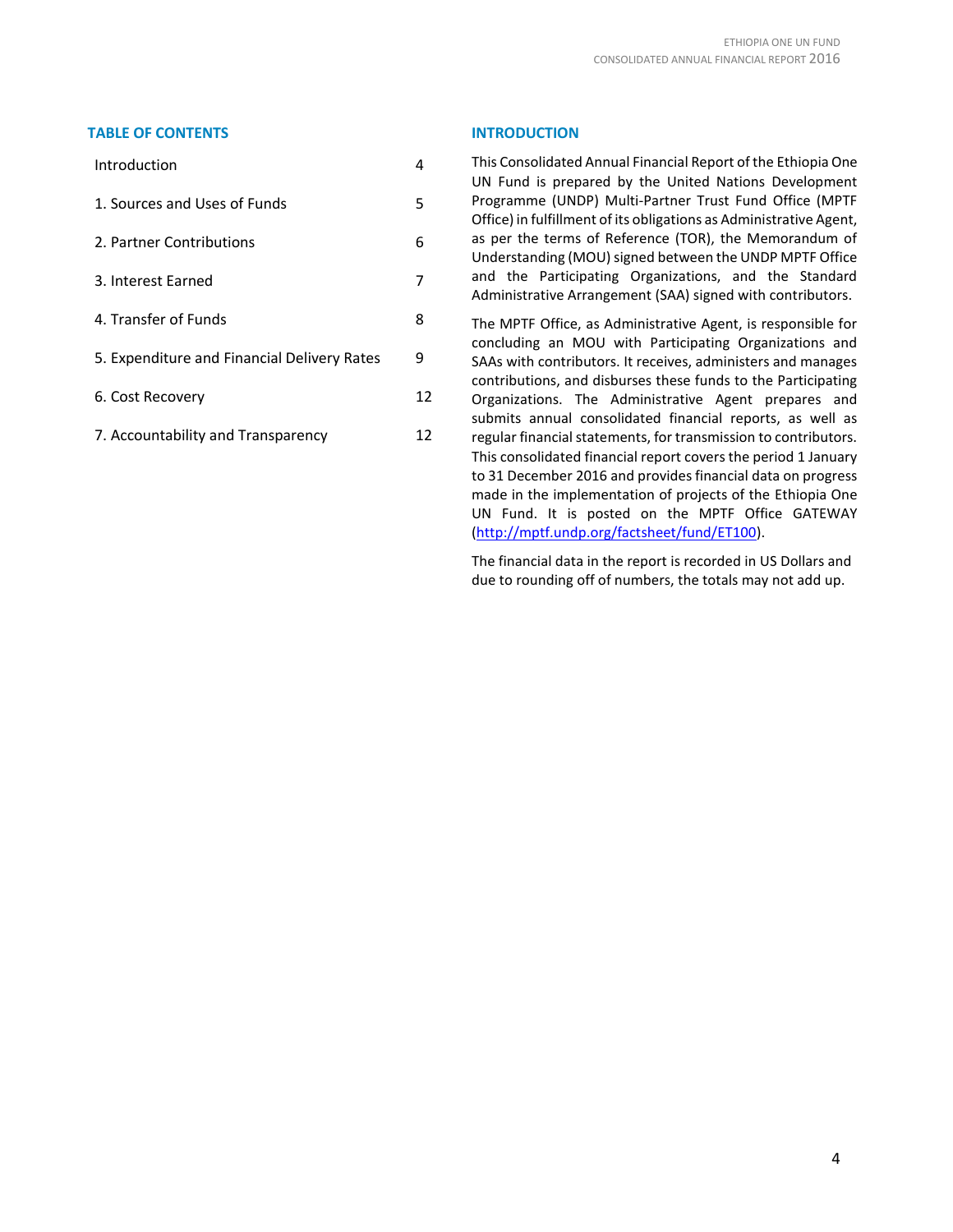#### **2016 FINANCIAL PERFORMANCE**

This chapter presents financial data and analysis of the Ethiopia One UN Fund using the pass-through funding modality as of 31 December 2016. Financial information for this Fund is also available on the MPTF Office GATEWAY, at the following address: [http://mptf.undp.org/factsheet/fund/ET100.](http://mptf.undp.org/factsheet/fund/ET100)

# **1. SOURCES AND USES OF FUNDS**

As of 31 December 2016, 5 contributors deposited US\$ 14,586,343 in contributions and US\$ 21,836 was earned in interest.

The cumulative source of funds was US\$ 14,608,179.

Of this amount, US\$ 14,268,130 has been net funded to 12 Participating Organizations, of which US\$ 13,437,830 has been reported as expenditure. The Administrative Agent fee has been charged at the approved rate of 1% on deposits and amounts to US\$ 145,863. Table 1 provides an overview of the overall sources, uses, and balance of the Ethiopia One UN Fund as of 31 December 2016.

### **Table 1. Financial Overview, as of 31 December 2016 (in US Dollars)**

|                                                           | Annual 2015 | Annual 2016 | <b>Cumulative</b> |
|-----------------------------------------------------------|-------------|-------------|-------------------|
| <b>Sources of Funds</b>                                   |             |             |                   |
| Contributions from donors                                 | 2,858,828   | 695,201     | 14,586,343        |
| Fund Earned Interest and Investment Income                | 4,506       | 687         | 18,469            |
| Interest Income received from Participating Organizations | 1,511       |             | 3,367             |
| Refunds by Administrative Agent to Contributors           |             |             |                   |
| Fund balance transferred to another MDTF                  |             |             |                   |
| Other Income                                              |             |             |                   |
| <b>Total: Sources of Funds</b>                            | 2,864,845   | 695,888     | 14,608,179        |
| <b>Use of Funds</b>                                       |             |             |                   |
| Transfers to Participating Organizations                  | 4,259,222   | 499,477     | 14,268,130        |
| Refunds received from Participating Organizations         |             |             |                   |
| <b>Net Funded Amount</b>                                  | 4,259,222   | 499,477     | 14,268,130        |
| <b>Administrative Agent Fees</b>                          | 28,588      | 6,952       | 145,863           |
| Direct Costs: (Steering Committee, Secretariatetc.)       |             |             |                   |
| <b>Bank Charges</b>                                       | 55          | 6           | 257               |
| <b>Other Expenditures</b>                                 |             |             |                   |
| <b>Total: Uses of Funds</b>                               | 4,287,865   | 506,435     | 14,414,250        |
| Change in Fund cash balance with Administrative Agent     | (1,423,020) | 189,452     | 193,929           |
| Opening Fund balance (1 January)                          | 1,427,497   | 4,477       |                   |
| <b>Closing Fund balance (31 December)</b>                 | 4,477       | 193,929     | 193,929           |
| <b>Net Funded Amount</b>                                  | 4,259,222   | 499,477     | 14,268,130        |
| Participating Organizations' Expenditure                  | 2,789,911   | 1,919,323   | 13,437,830        |
| <b>Balance of Funds with Participating Organizations</b>  |             |             | 830,300           |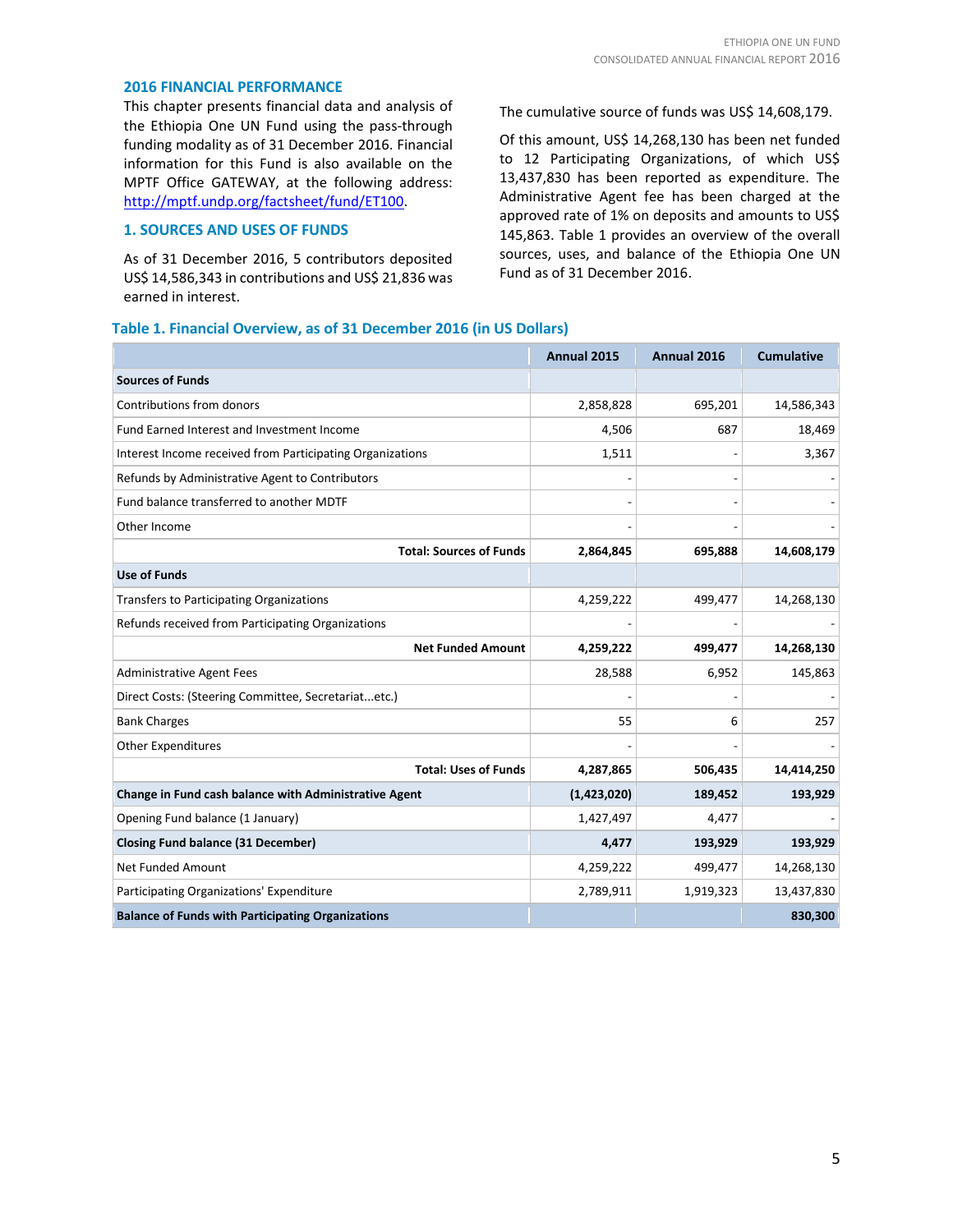# **2. PARTNER CONTRIBUTIONS**

Table 2 and Figure 1 provide information on cumulative contributions received from all contributors to this Fund as of 31 December 2016.

# **Table 2. Contributors' Deposits, as of 31 December 2016 (in US Dollars)**

| <b>Contributors</b>                             | <b>Total</b><br><b>Commitments</b> | <b>Prior Years</b><br>as of 31-Dec-2015<br><b>Deposits</b> | <b>Current Year</b><br>Jan-Dec-2016<br><b>Deposits</b> | <b>Total</b><br><b>Deposits</b> |
|-------------------------------------------------|------------------------------------|------------------------------------------------------------|--------------------------------------------------------|---------------------------------|
| DELIVERING RESULTS TOGETHER                     | 2,446,800                          | 1,946,800                                                  | 500,000                                                | 2,446,800                       |
| DEPARTMENT FOR INTERNATIONAL DEVELOPMENT (DFID) | 8,031,054                          | 7,906,635                                                  | 124.419                                                | 8,031,054                       |
| <b>ITALY</b>                                    | 121,083                            | 121,083                                                    | -                                                      | 121,083                         |
| <b>NORWAY</b>                                   | 2,557,968                          | 2,487,187                                                  | 70,781                                                 | 2,557,968                       |
| <b>SWEDEN</b>                                   | 1,429,438                          | 1,429,438                                                  | -                                                      | 1,429,438                       |
| <b>Grand Total</b>                              | 14,586,343                         | 13,891,143                                                 | 695,201                                                | 14,586,343                      |



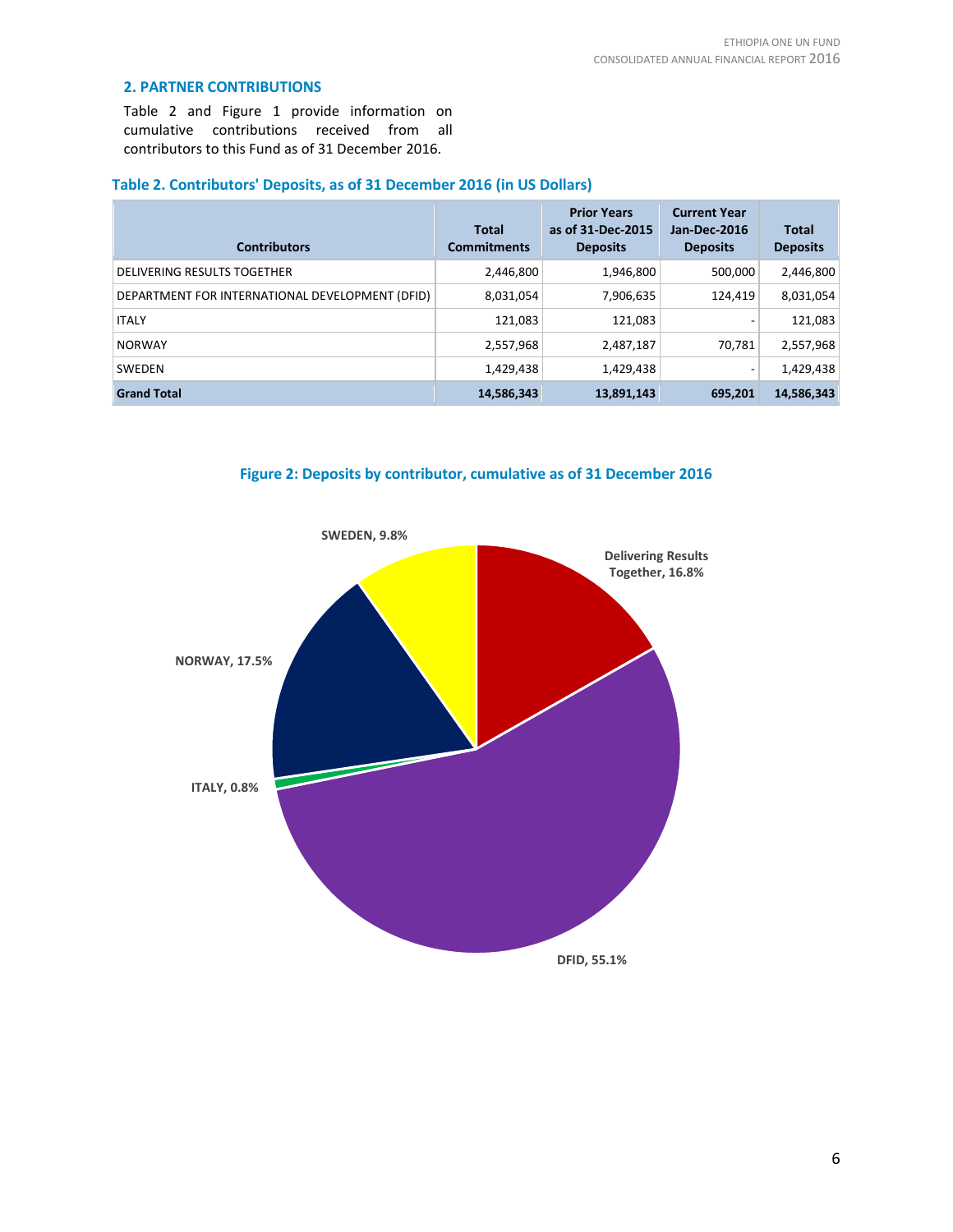# **3. INTEREST EARNED**

Interest income is earned in two ways: 1) on the balance of funds held by the Administrative Agent (Fund earned interest), and 2) on the balance of funds held by the Participating Organizations (Agency earned interest) where their Financial Regulations and Rules allow return of interest to the AA.

As of 31 December 2016, Fund earned interest amounts to US\$ 18,469.

Interest received from Participating Organizations amounts to US\$ 3,367, bringing the cumulative interest received to US\$ 21,836. Details are provided in the table below.

# **Table 3. Sources of Interest and Investment Income, as of 31 December 2016 (in US Dollars)**

| <b>Interest Earned</b>                     | <b>Prior Years</b><br>as of 31-Dec-2015 | <b>Current Year</b><br><b>Jan-Dec-2016</b> | <b>Total</b> |
|--------------------------------------------|-----------------------------------------|--------------------------------------------|--------------|
| <b>Administrative Agent</b>                |                                         |                                            |              |
| Fund Earned Interest and Investment Income | 17,782                                  | 687                                        | 18,469       |
| <b>Total: Fund Earned Interest</b>         | 17,782                                  | 687                                        | 18,469       |
| <b>Participating Organization</b>          |                                         |                                            |              |
| <b>UNDP</b>                                | 1,101                                   |                                            | 1,101        |
| <b>UNESCO</b>                              | 755                                     |                                            | 755          |
| <b>UNWOMEN</b>                             | 1,511                                   |                                            | 1,511        |
| <b>Total: Agency earned interest</b>       | 3,367                                   |                                            | 3,367        |
| <b>Grand Total</b>                         | 21,149                                  | 687                                        | 21,836       |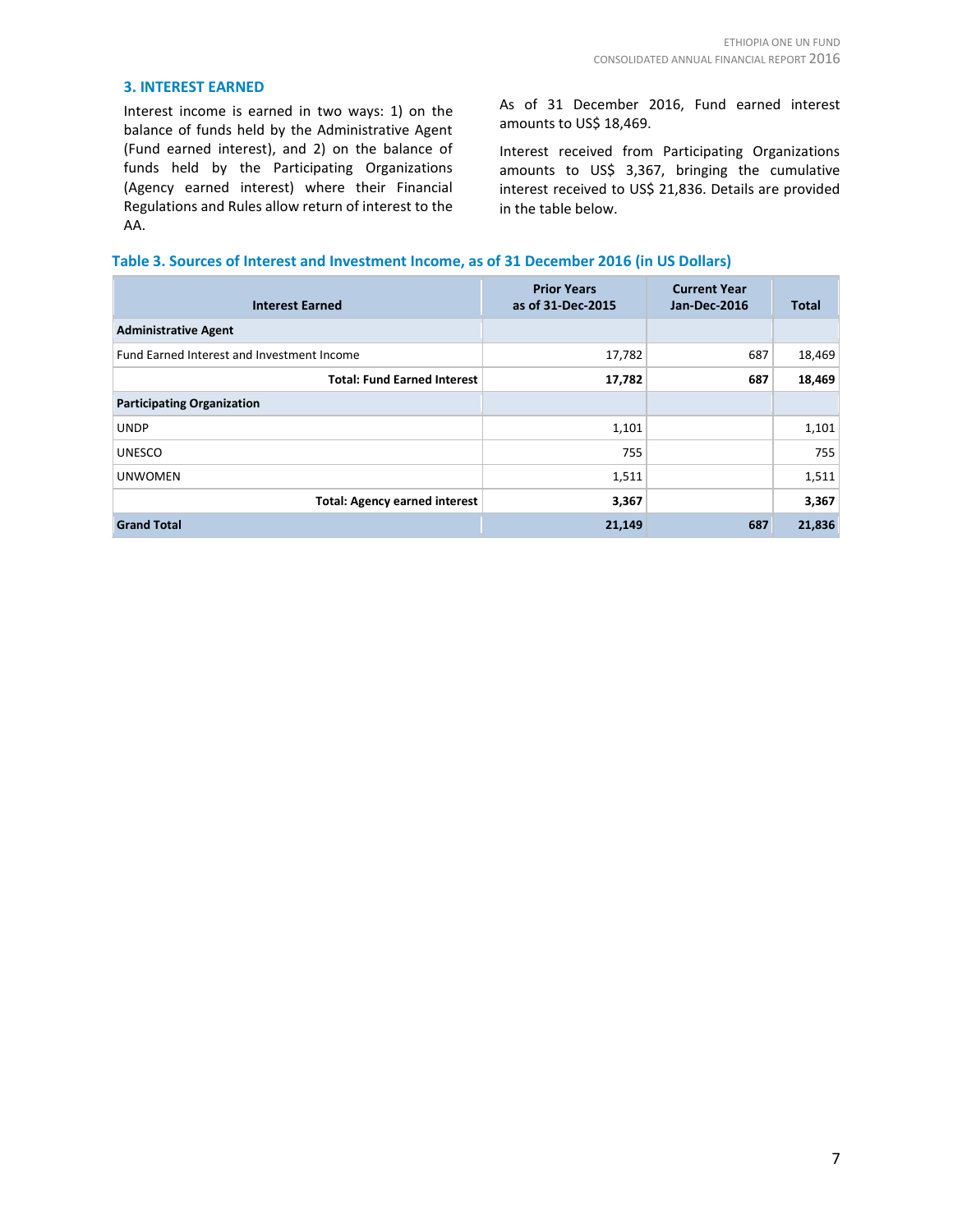# **4. TRANSFER OF FUNDS**

Allocations to Participating Organizations are approved by the Steering Committee and disbursed by the Administrative Agent. As of 31 December 2016, the AA has transferred US\$ 14,268,130 to 12 Participating Organizations (see list below).

Table 4 provides additional information on the refunds received by the MPTF Office, and the net funded amount for each of the Participating Organizations.

**Table 4. Transfer, Refund, and Net Funded Amount by Participating Organization, as of 31 December 2016 (in US Dollars)**

| Participating      | Prior Years as of 31-Dec-2015 |                | <b>Current Year Jan-Dec-2016</b> |                  |                | <b>Total</b>      |                  |                |                   |
|--------------------|-------------------------------|----------------|----------------------------------|------------------|----------------|-------------------|------------------|----------------|-------------------|
| Organization       | <b>Transfers</b>              | <b>Refunds</b> | <b>Net Funded</b>                | <b>Transfers</b> | <b>Refunds</b> | <b>Net Funded</b> | <b>Transfers</b> | <b>Refunds</b> | <b>Net Funded</b> |
| ILO                | 3,637,451                     |                | 3,637,451                        | 124,869          |                | 124,869           | 3,762,320        |                | 3,762,320         |
| <b>IOM</b>         | 316,796                       |                | 316,796                          | 124,869          |                | 124,869           | 441,665          |                | 441,665           |
| <b>UNAIDS</b>      | 108,900                       |                | 108,900                          |                  |                |                   | 108,900          |                | 108,900           |
| <b>UNCDF</b>       | 379,575                       |                | 379,575                          |                  |                |                   | 379,575          |                | 379,575           |
| <b>UNDP</b>        | 1,524,533                     |                | 1,524,533                        |                  |                |                   | 1,524,533        |                | 1,524,533         |
| <b>UNESCO</b>      | 643,167                       |                | 643,167                          |                  |                |                   | 643,167          |                | 643,167           |
| <b>UNFPA</b>       | 1,148,516                     |                | 1,148,516                        |                  |                |                   | 1,148,516        |                | 1,148,516         |
| <b>UNHCR</b>       | 130,100                       |                | 130,100                          | 124,869          |                | 124,869           | 254,969          |                | 254,969           |
| <b>UNICEF</b>      | 3,001,108                     |                | 3,001,108                        |                  |                |                   | 3,001,108        |                | 3,001,108         |
| <b>UNODC</b>       | 71,000                        |                | 71,000                           | 124,869          |                | 124,869           | 195,869          |                | 195,869           |
| <b>UNWOMEN</b>     | 2,530,307                     |                | 2,530,307                        |                  |                |                   | 2,530,307        |                | 2,530,307         |
| <b>WHO</b>         | 277,200                       |                | 277,200                          |                  |                |                   | 277,200          |                | 277,200           |
| <b>Grand Total</b> | 13,768,653                    |                | 13,768,653                       | 499,477          |                | 499,477           | 14,268,130       |                | 14,268,130        |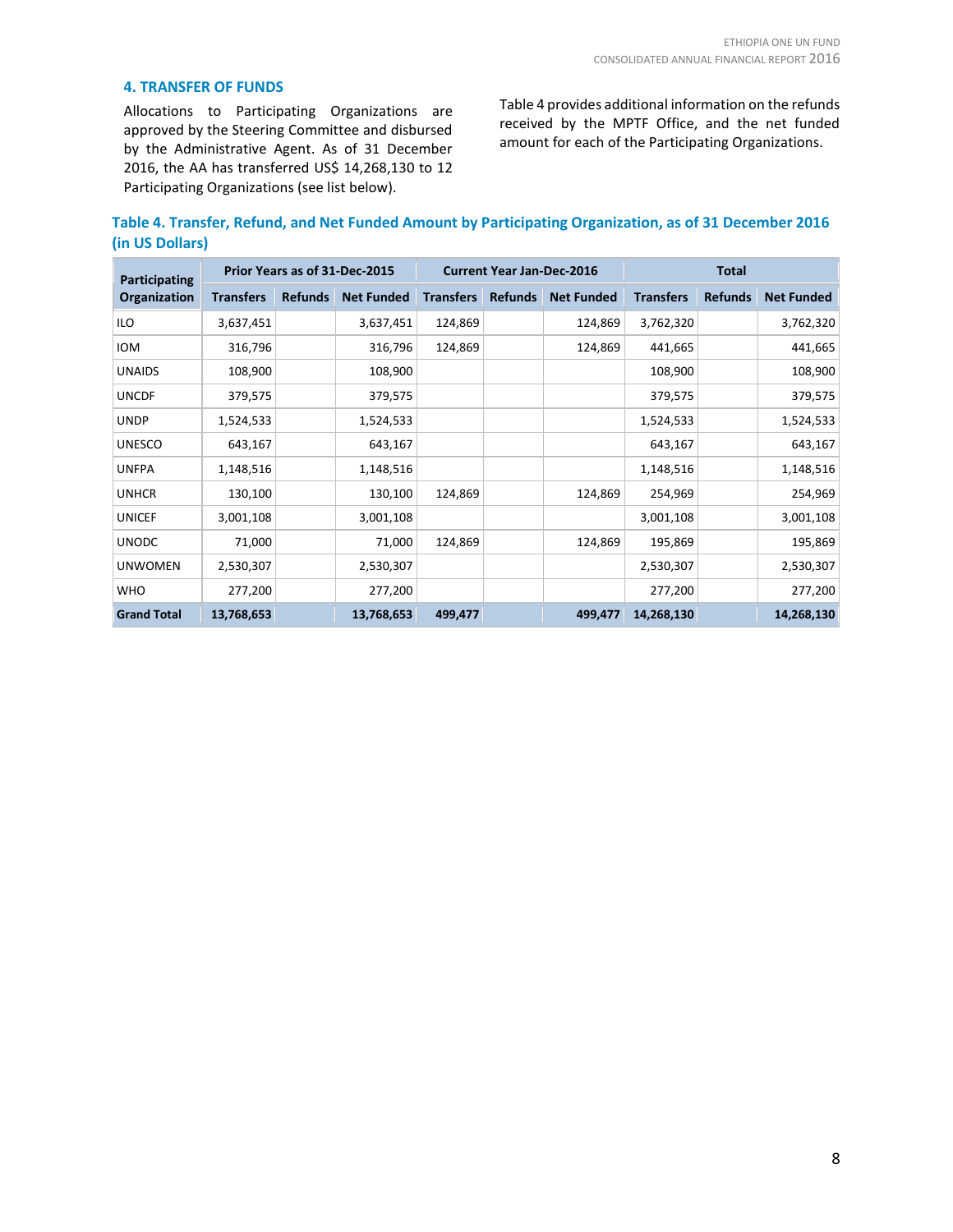# **5. EXPENDITURE AND FINANCIAL DELIVERY RATES**

All final expenditures reported for the year **2016** were submitted by the Headquarters of the Participating Organizations. These were consolidated by the MPTF Office.

Project expenditures are incurred and monitored by each Participating Organization, and are reported as per the agreed upon categories for inter-agency harmonized reporting. The reported expenditures were submitted via the MPTF Office's online expenditure reporting tool. The 2016 expenditure data has been posted on the MPTF Office GATEWAY at [http://mptf.undp.org/factsheet/fund/ET100.](http://mptf.undp.org/factsheet/fund/ET100)

# **5.1 EXPENDITURE REPORTED BY PARTICIPATING ORGANIZATION**

In 2016, US\$ 499,477 was net funded to Participating Organizations, and US\$ 1,919,323 was reported in expenditure.

As shown in table below, the cumulative net funded amount is US\$ 14,268,130 and cumulative expenditures reported by the Participating Organizations amount to US\$ 13,437,830. This equates to an overall Fund expenditure delivery rate of 94 percent.

# **Table 5.1 Net Funded Amount, Reported Expenditure, and Financial Delivery by Participating Organization, as of 31 December 2016 (in US Dollars)**

|                               |                           |                             | <b>Expenditure</b>                      |                                     |                   |                           |
|-------------------------------|---------------------------|-----------------------------|-----------------------------------------|-------------------------------------|-------------------|---------------------------|
| Participating<br>Organization | Approved<br><b>Amount</b> | <b>Net Funded</b><br>Amount | <b>Prior Years</b><br>as of 31-Dec-2015 | <b>Current Year</b><br>Jan-Dec-2016 | <b>Cumulative</b> | <b>Delivery Rate</b><br>% |
| <b>ILO</b>                    | 3,762,320                 | 3,762,320                   | 2,934,427                               | 715,024                             | 3,649,451         | 97.00                     |
| <b>IOM</b>                    | 441,665                   | 441,665                     | 126,261                                 | 190,535                             | 316,796           | 71.73                     |
| <b>UNAIDS</b>                 | 108,900                   | 108,900                     |                                         | 40,447                              | 40,447            | 37.14                     |
| <b>UNCDF</b>                  | 379,575                   | 379,575                     | 409,668                                 |                                     | 409,668           | 107.93                    |
| <b>UNDP</b>                   | 1,524,537                 | 1,524,533                   | 1,391,125                               | 104,106                             | 1,495,230         | 98.08                     |
| <b>UNESCO</b>                 | 643,167                   | 643,167                     | 546,892                                 | 79,564                              | 626,456           | 97.40                     |
| <b>UNFPA</b>                  | 1,148,516                 | 1,148,516                   | 1,125,908                               | 18,253                              | 1,144,161         | 99.62                     |
| <b>UNHCR</b>                  | 254,969                   | 254,969                     | 130,100                                 | 124,869                             | 254,969           | 100.00                    |
| <b>UNICEF</b>                 | 3,001,108                 | 3,001,108                   | 2,615,712                               | 248,865                             | 2,864,577         | 95.45                     |
| <b>UNODC</b>                  | 195,869                   | 195,869                     | 12,467                                  | 120,769                             | 133,236           | 68.02                     |
| <b>UNWOMEN</b>                | 2,530,307                 | 2,530,307                   | 2,225,947                               | 168,273                             | 2,394,220         | 94.62                     |
| <b>WHO</b>                    | 277,200                   | 277,200                     |                                         | 108,618                             | 108,618           | 39.18                     |
| <b>Grand Total</b>            | 14,268,134                | 14,268,130                  | 11,518,507                              | 1,919,323                           | 13,437,830        | 94.18                     |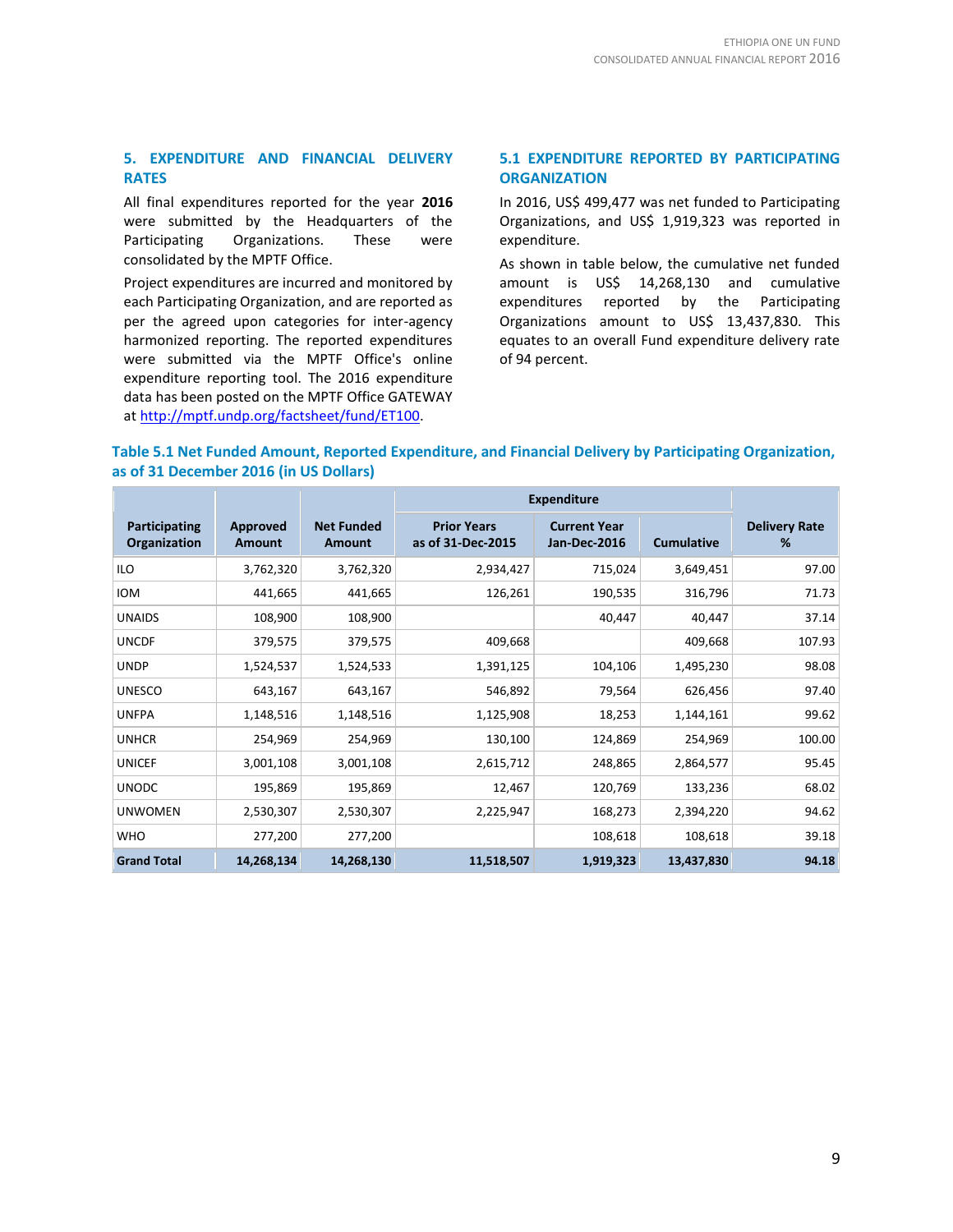# **5.2 EXPENDITURE BY UNDAF PILLAR**

Table 5.2 displays the net funded amounts, expenditures incurred and the financial delivery rates by Pillars.

|                                     |                             | <b>Prior Years</b><br>as of 31-Dec-2015 |                             | <b>Current Year</b><br>Jan-Dec-2016 |                                    | <b>Total</b> |                           |
|-------------------------------------|-----------------------------|-----------------------------------------|-----------------------------|-------------------------------------|------------------------------------|--------------|---------------------------|
| <b>UNDAF Pillar</b>                 | <b>Net Funded</b><br>Amount | Expenditure                             | <b>Net Funded</b><br>Amount | <b>Expenditure</b>                  | <b>Net Funded</b><br><b>Amount</b> | Expenditure  | <b>Delivery Rate</b><br>% |
| <b>Ethiopia</b>                     |                             |                                         |                             |                                     |                                    |              |                           |
| Economic Growth & Risk Reduction    | 706,795                     | 290,945                                 |                             | 357,084                             | 706,795                            | 648,029      | 91.69                     |
| Governance and Capacity Development | 3,113,337                   | 2,223,615                               | 499,477                     | 786,050                             | 3,612,814                          | 3,009,665    | 83.31                     |
| Women Youth and Children            | 9,948,520                   | 9,003,947                               |                             | 776.189                             | 9,948,520                          | 9,780,136    | 98.31                     |
| <b>Ethiopia Total:</b>              | 13,768,653                  | 11,518,507                              | 499,477                     | 1,919,323                           | 14,268,130                         | 13,437,830   | 94.18                     |
|                                     |                             |                                         |                             |                                     |                                    |              |                           |
| <b>Grand Total:</b>                 | 13,768,653                  | 11,518,507                              | 499,477                     | 1,919,323                           | 14,268,130                         | 13,437,830   | 94.18                     |

# **Table 5.2 Expenditure by UNDAF Pillar, as of 31 December 2016 (in US Dollars)**

# **Figure 3: Cumulative Net Funded Amount and Expenditure with Breakdown by Pillar**



Net Funded Amount **B** Expenditures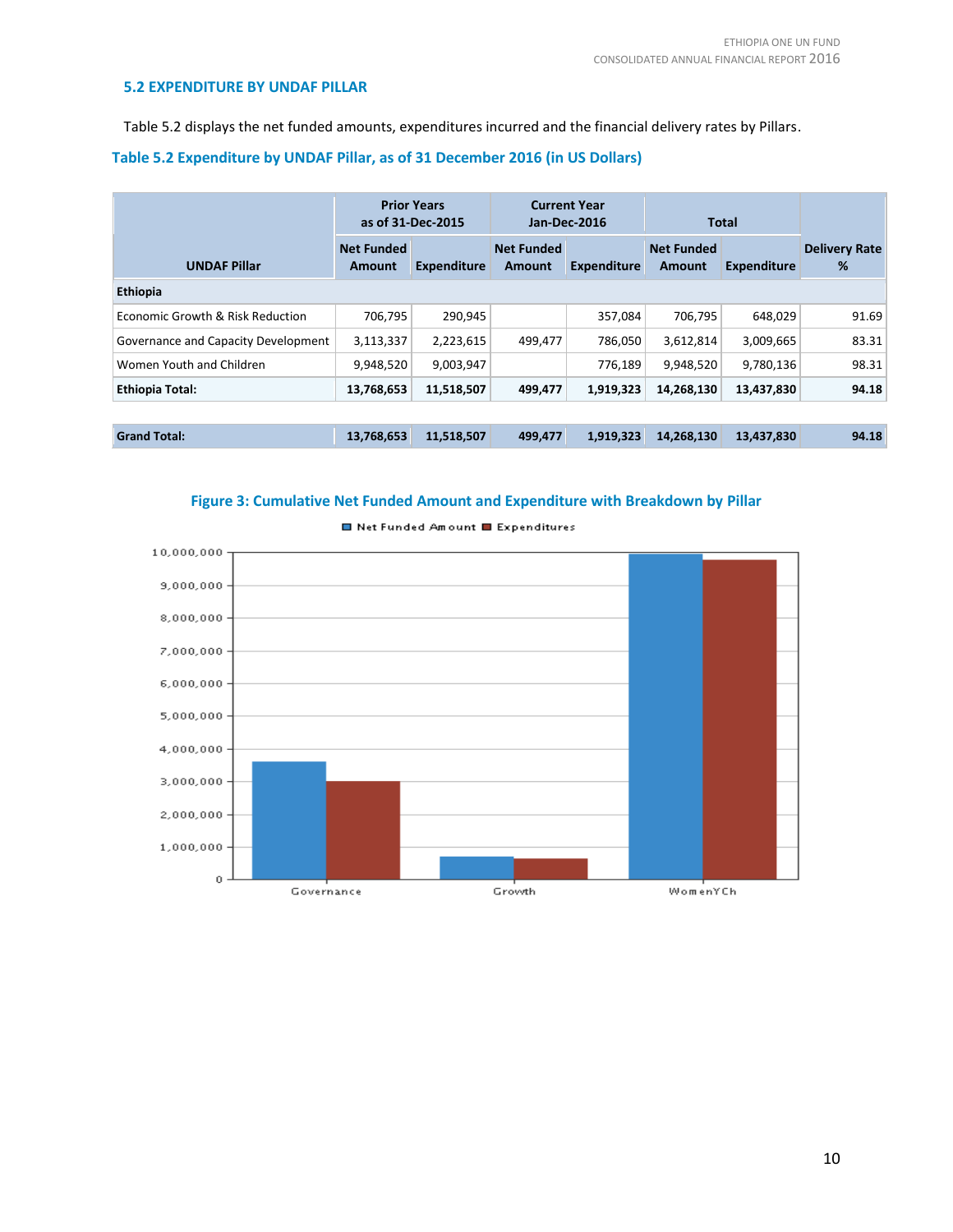# **5.3 EXPENDITURE REPORTED BY CATEGORY**

Project expenditures are incurred and monitored by each Participating Organization and are reported as per the agreed categories for inter-agency harmonized reporting. In 2006 the UN Development Group (UNDG) established six categories against which UN entities must report inter-agency project expenditures. Effective 1 January 2012, the UN Chief Executive Board (CEB) modified these categories as a result of IPSAS adoption to comprise eight categories. All expenditure incurred prior to 1 January 2012 have been reported in the old categories; post 1 January 2012 all expenditure are reported in the new eight categories. See table below.

#### **2012 CEB Expense Categories**

- 1. Staff and personnel costs
- 2. Supplies, commodities and materials
- 3. Equipment, vehicles, furniture and depreciation
- 4. Contractual services
- 5. Travel
- 6. Transfers and grants
- 7. General operating expenses
- 8. Indirect costs

# **2006 UNDG Expense Categories**

- 1. Supplies, commodities, equipment & transport
- 2. Personnel
- 3. Training counterparts
- 4. Contracts
- 5. Other direct costs
- 6. Indirect costs

# **Table 5.3 Expenditure by UNDG Budget Category, as of 31 December 2016 (in US Dollars)**

|                                                      | <b>Expenditure</b>                      |                                            |              |                                                     |
|------------------------------------------------------|-----------------------------------------|--------------------------------------------|--------------|-----------------------------------------------------|
| Category                                             | <b>Prior Years</b><br>as of 31-Dec-2015 | <b>Current Year</b><br><b>Jan-Dec-2016</b> | <b>Total</b> | <b>Percentage of Total</b><br><b>Programme Cost</b> |
| Supplies, Commodities, Equipment and Transport (Old) | 92,580                                  |                                            | 92,580       | 0.73                                                |
| Personnel (Old)                                      | 14,760                                  |                                            | 14,760       | 0.12                                                |
| Contracts (Old)                                      | 232,662                                 |                                            | 232,662      | 1.85                                                |
| Other direct costs (Old)                             | 25,460                                  |                                            | 25,460       | 0.20                                                |
| Staff & Personnel Cost (New)                         | 274,005                                 | 181,223                                    | 455,228      | 3.61                                                |
| Suppl, Comm, Materials (New)                         | 288,198                                 | 35,577                                     | 323,774      | 2.57                                                |
| Equip, Veh, Furn, Depn (New)                         | 541,561                                 | 34,978                                     | 576,538      | 4.57                                                |
| Contractual Services (New)                           | 1,563,435                               | 261,896                                    | 1,825,331    | 14.48                                               |
| Travel (New)                                         | 1,049,137                               | 116,977                                    | 1,166,113    | 9.25                                                |
| Transfers and Grants (New)                           | 4,309,628                               | 740,963                                    | 5,050,591    | 40.06                                               |
| <b>General Operating (New)</b>                       | 2,407,628                               | 435,922                                    | 2,843,550    | 22.56                                               |
| <b>Programme Costs Total</b>                         | 10,799,052                              | 1,807,537                                  | 12,606,588   | 100.00                                              |
| <sup>1</sup> Indirect Support Costs Total            | 719,455                                 | 111,786                                    | 831,242      | 6.59                                                |
| <b>Total</b>                                         | 11,518,507                              | 1,919,323                                  | 13,437,830   |                                                     |

\_\_\_\_\_\_\_\_\_\_\_\_\_\_\_\_\_\_\_\_\_\_ **1 Indirect Support Costs** charged by Participating Organization, based on their financial regulations, can be deducted upfront or at a later stage during implementation. The percentage may therefore appear to exceed the 7% agreed-upon for on-going projects. Once projects are financially closed, this number is not to exceed 7%.